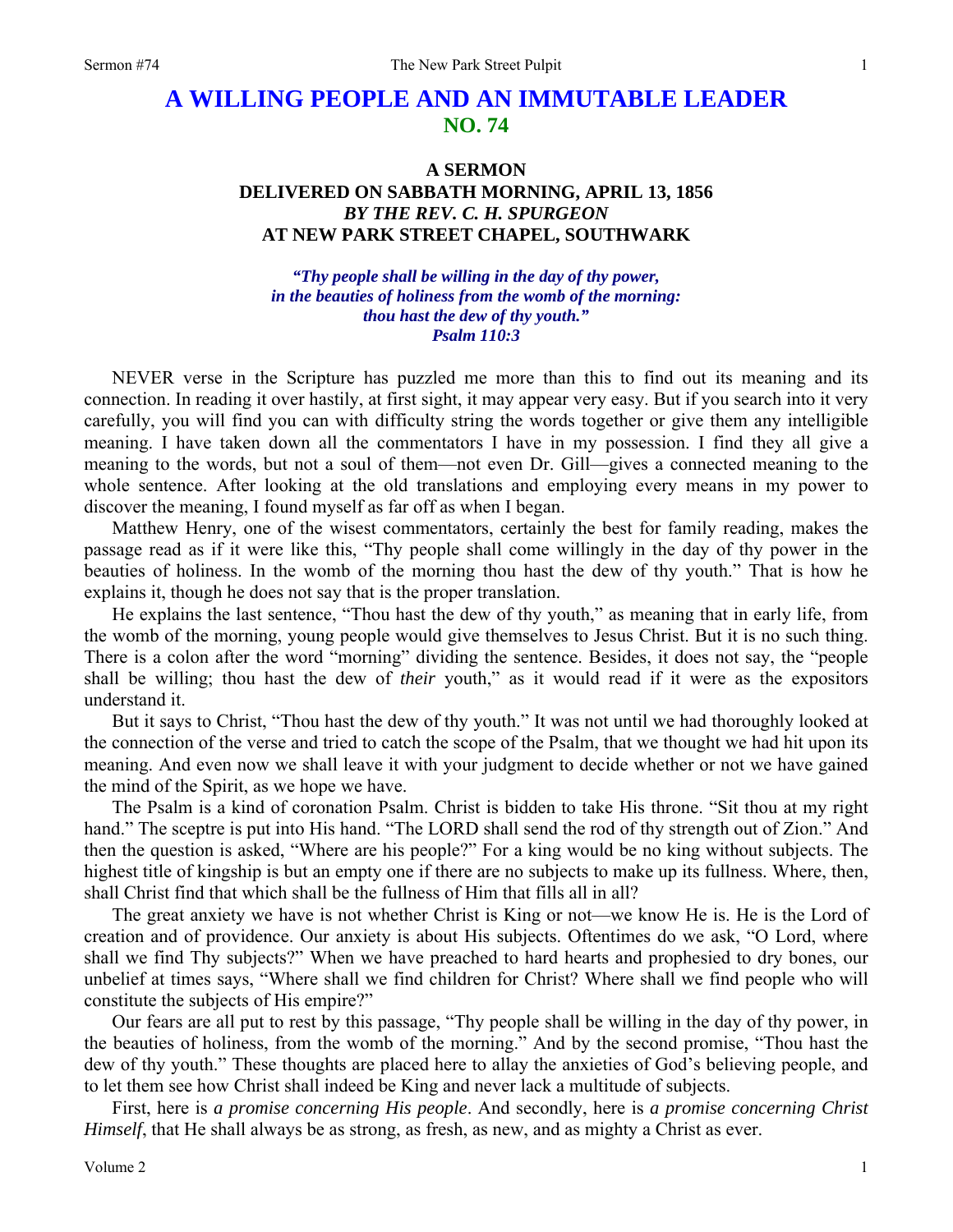# **I.** First, we shall look at THE PROMISE MADE TO CHRIST'S PEOPLE.

"Thy people shall be willing in the day of thy power, in the beauties of holiness from the womb of the morning." Here is a promise of *time*, "in the day of thy power." Here is a promise of *people*, "Thy people." Here is a promise of *disposition*, "Thy people shall be willing." Here is a promise of *character*, "Thy people shall be willing in the beauties of holiness." And here is a *majestic figure* to show the manner in which they shall be brought forth. By a very bold metaphor, they are said to come out as mysteriously as the dew drops from the womb of the morning. We know not how, but they are produced by God. "Thy people shall be willing in the day of thy power, in the beauties of holiness." In the womb of the morning they shall come.

**1.** First, here is a promise concerning *time*. Christ is not to gather in His people every day, but on one special day, the day of *His* power. It is not the day when man feels himself to be the most mighty that souls are gathered, for alas! God's servants sometimes preach until their self-satisfaction tells them they have been exceedingly eloquent and mighty, and that, therefore, men must be saved. But there is no promise that in the day of *our* power we shall ever see men gathered to Christ.

There are times too when the people seem to have a great power of seeking after God and when they have the power of hearing, but there is no promise that just when an excitement reigns, and when there appears to be power in the creature, that such a day shall be the day of God's ingathering. It is "the day of *thy* power"—not of the minister's power, nor of the hearers'.

The day of God's power—when is it? We take it, it is *the day when God pours out His own power upon the minister*, so that God's children are gathered in by his preaching.

There are times, beloved, when the ordained servant of the living God will have nothing to do in preaching, but just to open his mouth and allow the words to flow. He will scarcely need stay to think, but the thoughts will be injected into his mind, and while he preaches, he will feel there is a power accompanying his word.

His hearers too will discern it. Some of them will feel as if they were sitting under a sledge hammer, beating on their hearts. Others will feel as if the truth were stealing into their hearts and slaying all their unbelief, in such a way that they could not resist the blessed power.

It will often happen that God's children will find an influence and a might irresistible going with the Word. They have heard that minister before, they were delighted with him, they trusted that they had been edified and profited, but on that day there was a special striking home, every word fell on good soil, every blow hit the mark, there was no arrow shot which did not go into the center of the soul—there was not a syllable uttered which was not like the word of JEHOVAH Himself, speaking either from Sinai or Calvary.

Have you never known such times? Have you not felt them when you have been standing or sitting in the house of God? Ah! those are times when God, by the manifestation of Himself, is pleased to enlighten His children, to gather in His people, and to make poor sinners willing.

There is also a day of power *in every sinner's heart*. For, alas! the general day of power which occurs to our congregation omits many—many over whom we have to weep—while hundreds shed tears of penitence, other hundreds sit stolid and unmoved. While some hearts leap for very joy, others are bound in the fetters of ignorance and are sleeping the sleep of death. While God is pouring out His Spirit till some hearts are full to the very brim, ready to burst, there are some dry, without a drop of the heavenly moisture.

But the day of God's power is a day of personal power in our souls, like that day of Zaccheus when the Lord said, "Make haste, and come down." It is a day not of argument of man, but a day of omnipotent power—God working in the heart. It is not a day of intellectual enlightenment, a day of instruction merely, but a day when God shall enter into the heart, and with a mighty hand shall wrench the will and turn it as He would—shall make the judgment judge righteously, the imagination think as it ought, and shall guide the whole soul to Himself.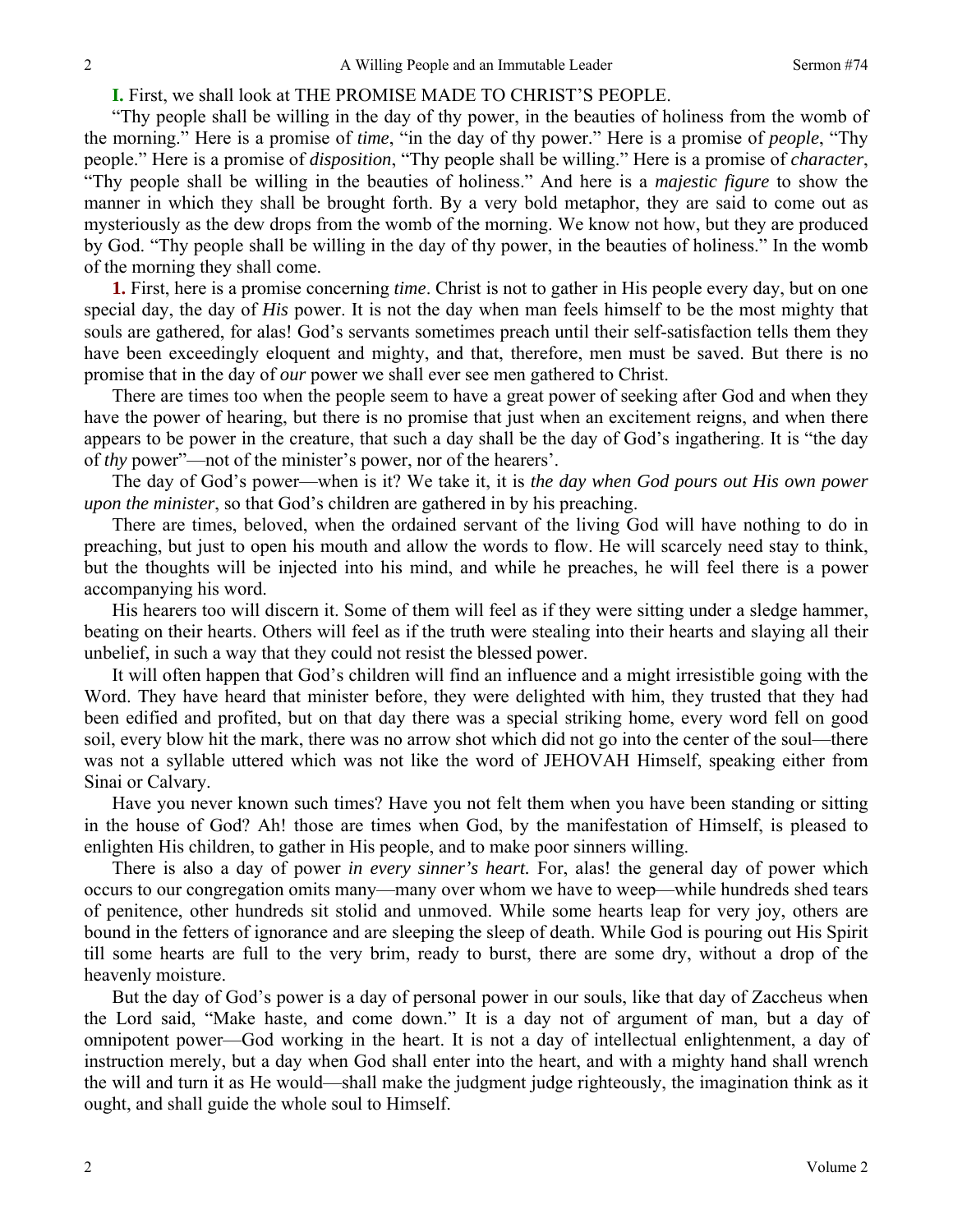Did you never think what power that was which God exerts in every individual heart? There is no power like it. Should a man command the mighty waterfalls to congeal and stand in heaps? If they should obey him, he would not have worked a miracle half so mighty as that which God works in the heart when He bids the floods of sin to cease flowing.

Could I command Etna with its flames and smoke to cease its ebullitions, and should it at once be still, I had not worked a deed so mighty as when God speaks to a boiling spirit sending forth fire and smoke, and bids it stay. The everlasting God exhibits more power in turning a sinner from the error of his ways, than in the creation of a world or the sustentation of a universe. In the day of God's power, God's people shall be willing.

Beloved, we also look for *a day of power in the coming period of the reign of Jesus Christ*. I take it there is a time coming when the feeblest among us shall be as David, and when David shall be as the angel of the Lord. The time is approaching when every poor ignorant minister shall preach with power and when every child of God shall be filled with the knowledge of God. We hope for a happy day when Christ shall come and shall cause the knowledge of the Lord to be spread so rapidly that it shall cover the earth as the waters cover the sea.

We often cheer ourselves with this subject—well, if we do labor in vain and spend our strength for nought now, it will not be so always. The day will come when the fresh wind of the Spirit will fill the sails of the church and she shall go swiftly along. When the feeble hand of the minister shall be as mighty as the hand of the boldest Christian warrior who ever wielded the sword of the Spirit. When every word of Christ shall be as ointment poured forth, spreading perfume over a sinful world.

When we shall never preach a sermon without effect. When as the rain comes down and the snow from heaven, it not only shall not return void, but shall water the earth, so that having already brought forth and budded, it shall bring forth fruit to the glory of God—that fruit, the destruction of idols, and the casting down of all false religions. Happy day, that day of power! Christians! Why do you not pray for it? Why do you not ask that God would give His people might and that Christ may speedily come and find His people willing?

There is, however, another translation to these words. Calvin translates them, "at the time of the assembling of their army," "a jour des montres," "in the day of the review." You sometimes say, "Oh! if a great struggle were to occur, where would be found the men to fight for Christ?" We have heard timid believers say, "Oh, I am afraid if persecution should set in, we would find very few valiant for truth few ministers would boldly come forward to uphold the Gospel of Christ."

No such thing, believer! Christ's people will be willing in the day of God's armies. God never had a battle to fight yet when He could say, "I have no soldiers in reserve." God never had an arduous campaign in which His armies were insufficient.

Once the prophet said, Zechariah 1:18-21, "Then I lifted up mine eyes, and saw, and behold, four horns. And I said unto the angel that talked with me, What be these? And he answered me, These are the horns which have scattered Judah, Israel, and Jerusalem. And the LORD showed me four carpenters. Then said I, What come these to do? And he spoke, saying, These are the horns which have scattered Judah, so that no man did lift up his head: but these are come to fray them, to cast out the horns of the Gentiles, which lifted up their horn over the land of Judah to scatter it."

God had enough men to cut off the horns and to build His house, there were four. And He had the right sort of men ready to do His work. For "carpenters" were ready. Whenever a struggle is approaching, God will find His men. Whenever a battle is to commence, God will find the men valiant for truth.

Never be afraid that God will not take care of His church. "Thy people shall be willing in the day of God's battle." Are you undertaking some noble enterprise? Are you saying, "Here is a grand endeavor to evangelize the world, where shall we find people?" The answer is, "God's people shall be willing in the day of His armies."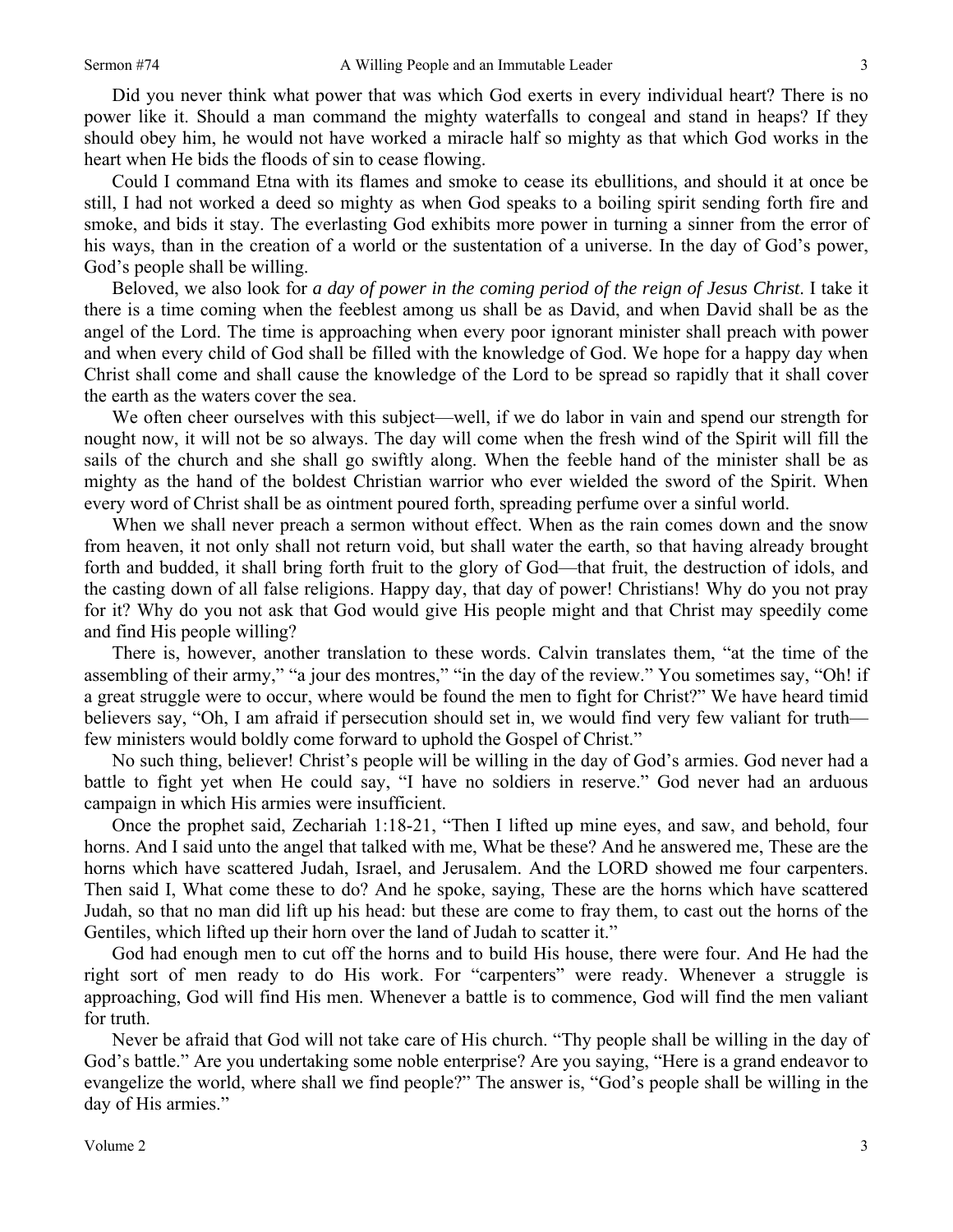Some Sunday school teachers are complaining that in their church they cannot find enough to canvas the district. Why not? Because they have not enough of God's people, for God's people are willing in the day of His armies. We have complained that we cannot get ministers to evangelize. Why not? Because they are not thoroughly imbued with the Master's Spirit, for His people would be willing in the day of God's armies when they are wanted.

They always have willing hearts to be ready for the battle. They do not say, "I must consult flesh and blood." No, there is the standard, up go God's soldiers! There is the battle, out go their swords! They are ready for the fight at once. They are always ready in the day of God's armies.

Beloved, fear no struggle, dread no enterprise, neither think that the silver and the gold will be withholden from us, "The silver and the gold are mine, and the cattle on a thousand hills." Think not, however grand your ideas, that you shall fail therein. God's people will come forward willingly when He requires their aid. We believe that truth firmly. But we must wait for God's day. We must pray for God's day. We must hope for it. We must labor for it. And when it comes, God shall find His people willing, as they ought to be.

**2.** Next, we have here the promise of *a people*, "*Thy people* shall be willing in the day of thy power"—nobody else. Here is a promise that Christ shall always have a people. In the darkest ages, Christ has always had a church. And if darker times shall come, He will have His church still. Oh! Elijah, your unbelief is foolish. You say, "I, only I, am left alone, and they seek my life."

Nay, Elijah, in those caves of the earth God has His prophets, hidden by fifties. You too, poor unbelieving Christian, at times you say, "I, even I, am left." Oh! if you had eyes to see, if you could travel a little, your heart would be glad to find that God does not lack a people.

It cheers my heart to find that God has a family everywhere. We do not go anywhere but we find really earnest hearts—men full of prayer. I bless God that I can say, concerning the church wherever I have been, though they are not many, there are a few who sigh and groan over the sorrows of Israel. There are chosen bands in every church, thoroughly earnest men who are looking out for and are ready to receive their Master, who cry to God that He would send them times of refreshing from the presence of the Lord. Do not be too sad. God has a people and they are willing now. And when the day of God's power shall come, there is no fear about the people.

Religion may be at a low ebb, but it never was at such a low ebb that God's ship was stranded. It may be ever so low, but the devil shall never be able to cross the river of Christ's church dry shod. He shall always find abundance of water running in the channel thereof. God grant us grace to look out for His people, believing that there are some everywhere, for the promise is, "Thy people shall be willing in the day of thy power."

**3.** We next come to *disposition*. God's people are a willing people. Adam Clarke says, "This verse has been woefully perverted. It has been supposed to point out the irresistible operation of the grace of God on the souls of the elect, thereby making them willing to receive Christ as their Savior." A doctrine which he utterly discards.

Well, my dear Adam Clarke, we are extremely obliged to you for your remark, but at the same time we think that the text has not been "woefully perverted." We believe that the text has been very properly used to show that God makes men willing. For if we read our Bibles rightly, we understand that men, by nature, are not willing, for there is a text you are extremely fond of which we do not think belongs to you and which says, "Ye will not come unto me that you might have life."

And there is another text we would like to put you and your brethren in mind of, "No man can come unto me, except the Father which has sent me, draw him." If you would remember *that*, we think, even though the text does not teach it, you might at least have some respect for the doctrine.

But it says, God's people *shall* be willing in the day of God's power. And if we read it as plain English people, we look upon it as a promise that God will produce a people who shall be willing enough in the day of His power, and from the fact that no man is willing by nature, we infer from this text that there must be a work of His grace making men willing in the day of God's power. We do not

4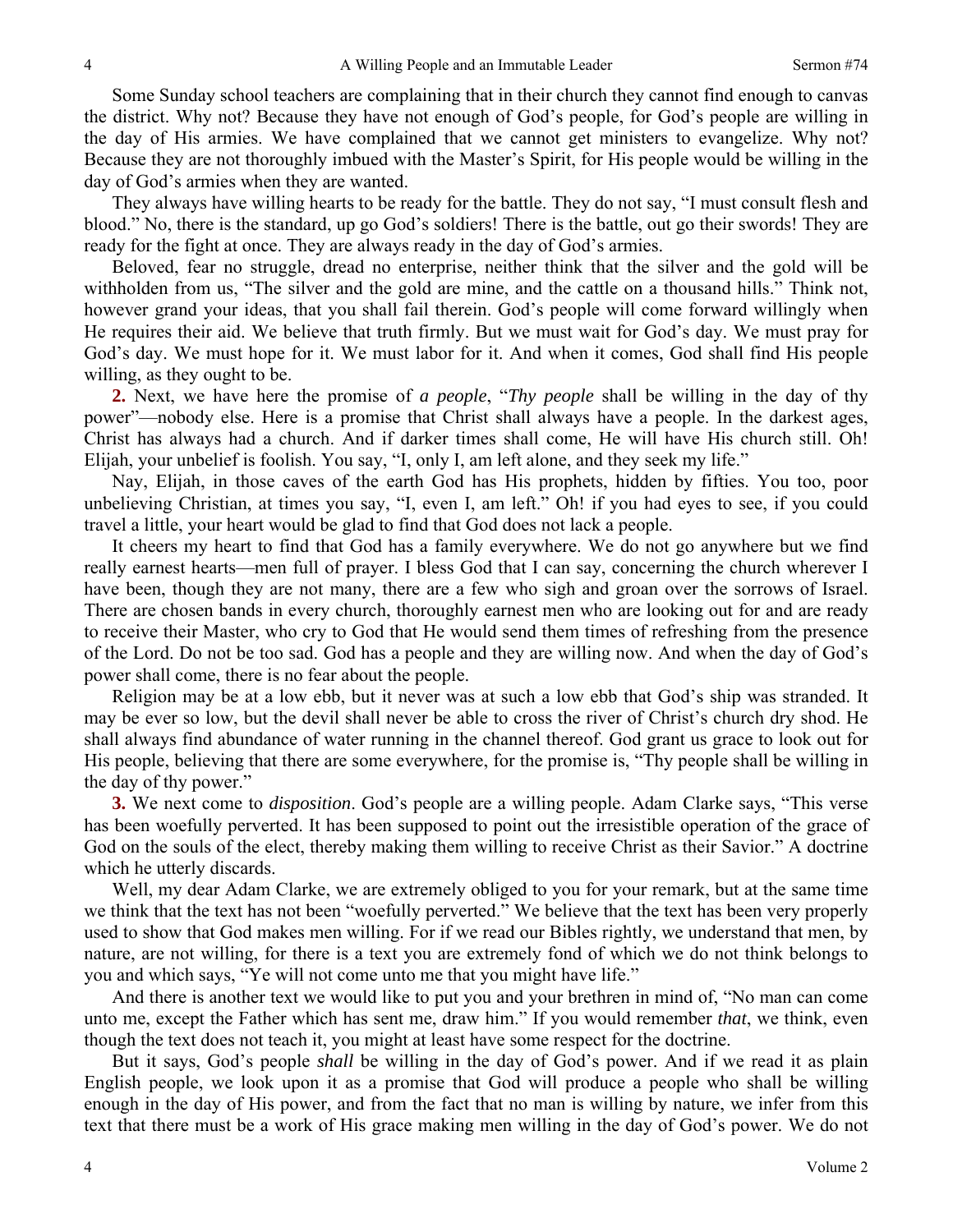know whether you think that fair logic. We think it is. We have been accused of having no logic, and we are not particularly sorry about that, for we would rather have what men call dogmatism than logic.

It is Christ's to prove. It is ours to preach. We leave argument to Christ. For us, we have only to affirm what we see in God's Word. God's people are to be a willing people. We can tell who are the children by the fact that they are willing. I preach to many of you times without number. I tell you of hell. I bid you flee from it. I tell you of Christ, I bid you look to Him, but you are unwilling to do so. What do I conclude from that? Either that the day of God's power has not yet come or that you are not God's people.

When I preach with power and the Word is dispensed with unction, if I see you unmoved and unwilling to cast yourselves on Jesus Christ, what say I? Why, I fear those are not God's people, for God's people are willing in the day of His power, willing to submit to sovereign grace, to give themselves up into the hands of the Mediator, to hang simply on His cross for salvation.

I ask again what has made them willing? Must it not have been something in grace which has turned their will? If the will of man be purely free to do right or wrong, I conjure you, my friends, to answer this, if it be so, why do you not turn to God this very moment without divine assistance? It is because you are not willing and it needed a promise that God's people should be willing in the day of His power.

I think this word applies not only to their being willing to be saved, but willing to work after they are saved. Did you ever know a minister who preached on the Sunday, but who at the prayer meeting on the Monday night seemed as if he would much rather be at home? And if there was a lecture on Thursday, did not he, poor man, come up as if he were about to perform some enormously hard duty? What do you think of him?

Why, you think he is not one of the people of God, else he would be willing. Some persons come to the house of God, but they come just as the slave would to his whipping place, they do not like it, and they are glad to get away again. But what do we say of God's people,

# *"Up to her courts with joys unknown, The sacred tribes repair."*

They are a willing people. There is a collection. The church of God requires some assistance. One man doles out as small a trifle as ever he can to keep up his respectability. You do not think he exhibits the spirit of a Christian, because he is not willing. But Christ's people are willing. All that they do, they do willingly, for they are constrained by no compulsion, but by grace alone.

I am sure we all can do a thing far better when we are willing than when we are forced. God loves His people's services, because they do them voluntarily. Voluntaryism is the essence of the Gospel. Willing people are those whom God delights to have as His servants. He would not have slaves to grace His throne, but free men, who, with gladness and joy, should be willing in the day of His power.

**4.** We shall scarcely have time for a discussion of the whole text, but we must briefly notice the *character* of these people as well as their dispositions. "Thy people shall be willing in the day of thy power." "They shall be willing in the beauties of holiness." This is how they shall be clothed—not merely in holiness, but in the beauties of holiness, for holiness has its beauties, its gems, its pearls, and what are these? They shall be clothed in the beauties of the holiness of imputed righteousness and of imparted grace. God's people are, in themselves, a deformed people, hence their comeliness must be given them. The standard of beauty is saintship.

If an angel should descend from heaven and carry up to God the most beautiful creature he could find, he would not cull earth's roses, he would not gather her lilies, but he would take up to heaven the fair character of a child of God. Where he found a self-denying hero, where he discovered an unselfish Christian—an ardent disciple, the angel would take him up, exclaiming, "Great God, here is beauty. Take it, this is *Your* beauty."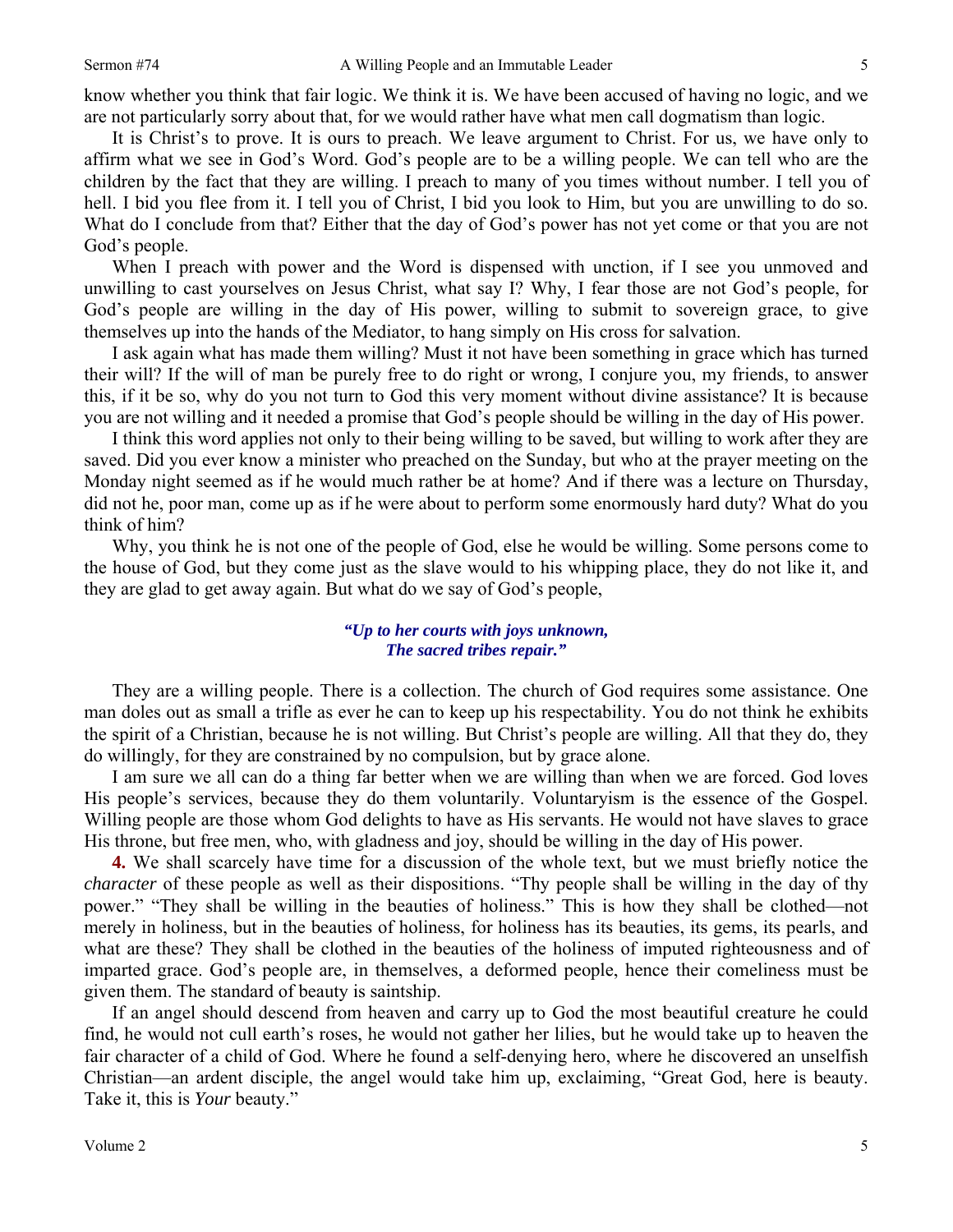We walk along and admire statues and such-like things and we say, "Here is beauty," but the Christian has on him the true beauty—the beauties of holiness. Oh! you young, you gay, you proud, you ask for beauty, but do you know that all the beauties of this earth can do you no good, for you must die and wear a shroud?

## *"Time will rob you of your bloom, Death will drag you to the tomb."*

But if thou hast the beauties of holiness, they shall increase and become fairer and fairer, and amongst the fair angels, you, as fair as they, shall stand decked in your Savior's righteousness. "Thy people shall be willing" to come forward and they shall be the right sort of people. They will be a holy people, arrayed in all "the beauties of holiness."

**5.** Now there is a bold metaphor here which we must explain in the last place. The text says, "Thy people shall be willing in the day of thy power in the beauties of holiness." Now you understand that, but what do the next words mean, "From the womb of the morning?" "Why, from the earliest periods of their lives," say the commentators, "God's people shall be willing." No, it does not mean that.

There is a bold and brilliant figure here. It is asked, where are they to come from? How are God's people to be brought? What means are to be employed? How is it to be done? The simple answer is this, Did you ever see the dewdrops glistening on the earth, and did you never ask, "Whence came these? How came they here so infinite in number, so lavishly scattered everywhere, so pure and brilliant?" Nature whispered the answer, "They came from the womb of the morning." So God's people will come forth as noiselessly, as mysteriously, as divinely, as if they came "from the womb of the morning," like the dewdrops.

Philosophy has labored to discover the origin of dew and perhaps has guessed it. But to the Eastern, one of the greatest riddles was, out of whose womb came the dew? Who is the mother of those pearly drops? Now, so will God's people come *mysteriously*. It will be said by the bystander, "There was nothing in that man's preaching. I thought I should hear an orator. This man has been made the means of salvation to thousands and I thought I would hear an eloquent man, but I have heard a great many preachers far more intelligent and intellectual than he, how were these souls converted?" Why, they have come from the "womb of the morning," mysteriously.

Again, the dew drops—who made them? Do kings and princes rise up and hold their sceptres and bid the clouds shed tears, or affright them to weeping by the beating of the drum? Do armies march to the battle to force the sky to give up its treasure and scatter its diamonds lavishly? No, God speaks. He whispers in the ears of nature and it weeps for joy at the glad news that the morning is coming.

God does it, there is no apparent agency employed, no thunder, no lightning, God has done it. That is how God's people shall be saved. They come forth from the "womb of the morning" *divinely* called, divinely brought, divinely blessed, divinely numbered, divinely scattered over the entire surface of the globe, divinely refreshing to the world, they proceed from the "womb of the morning."

You may have noticed in the morning what a *multitude* of dew drops there are and you may have inquired, "Whence comes so great a multitude?" We answer, the womb of nature is capable of ten thousand births at once. So, "from the womb of the morning" God's children shall come. No struggle, no pang, no shriek, no agony is heard, all is secret. But they shall come fresh "from the womb of the morning."

The figure is so beautiful that words cannot explain it. You have only to stand early one morning when the sun is beginning to shoot his rays of light up to the sky, and look at the fields all glistening with dew, and say, "Whence came all these?" The answer is, they came "from the womb of the morning."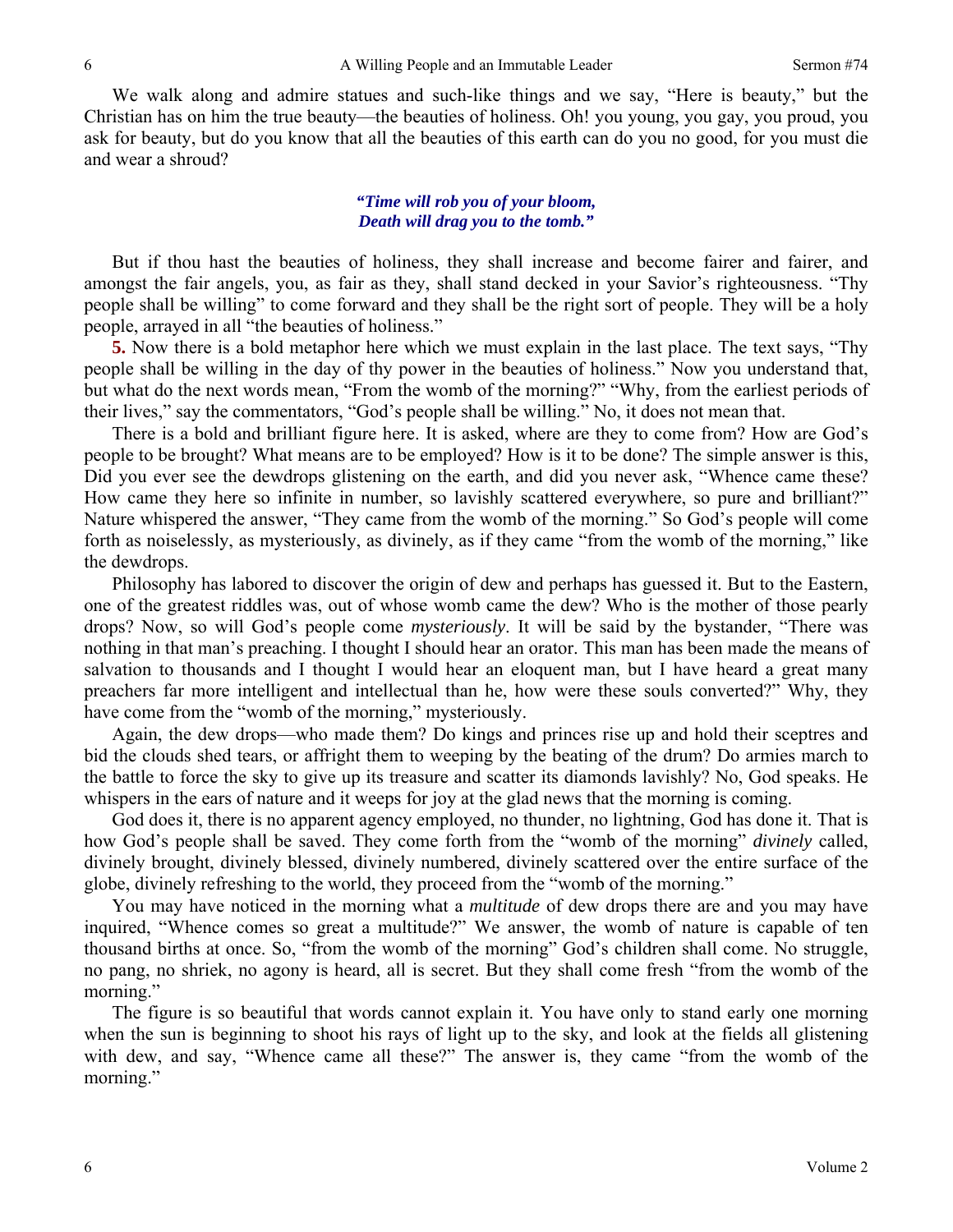So when you find that multitudes are saved, and you see them coming so mysteriously, so gently, so divinely, and yet so numerously, you can only compare them to the dew of the morning. You say, "Whence came these?" And the answer is, they have come "from the womb of the morning."

**II.** Now the second part of the text is the sweetest and we must have a little time upon it.

There was a promise made to Christ concerning His people and that sets our fears at rest concerning the church. Now here is ANOTHER PROMISE MADE TO CHRIST, "Thou hast the dew of thy youth."

Ah! believer, this is the great source of Gospel success, that Christ has the dew of His youth. Jesus Christ, *personally*, has the dew of His youth. Certain leaders in their young days have led their troops to battle and by the loudness of their voice, and the strength of their bodies, they have inspired their men with courage.

But the old warrior has his hair sown with grey. He begins to be decrepit and no longer can lead men to battle. It is not so with Jesus Christ. He has still the dew of His youth. The same Christ who led His troops to battle in His early youth leads them now. The arm which smote the sinner with His Word smites now. It is as unpalsied as it was before. The eye which looked upon His friends with gladness and upon His foemen with a glance most stern and high—that same eye is regarding us now, undimmed, like that of Moses. He has the dew of His youth.

Oh! it does delight us to think that Christ was "God over all, blessed for ever," in His youth, filled with Almighty power, and He is just the same now. He is not an old Christ—a worn out Christ, but our leader still. He is as young as ever. The same dew, the same freshness, is about Him. You hear it said of a minister, "In his younger days there was a deal of freshness about him, but he is getting old and begins to repeat himself." It is never so with Christ. He always has the dew of His youth. He who "spake as never man spake" once, when He shall come to speak again, will speak just as He did before. He has the dew of His youth personally.

So also *doctrinally*, Christ has the dew of His youth. Usually, when a religion starts, it is very rampant, but it afterwards decays. Look at the religion of Mohammed. For one hundred years or more it threatened to subvert kingdoms and overturn the whole world, but where are the blades that flashed then? Where are now the willing hands that smote down the foes of Mohammed? Why, his religion has become an old worn-out thing. No one cares about it. And the Turk, sitting on his divan, with his legs crossed, smoking his pipe, is the best image of the Mohammedan religion—old, infirm, effete.

But the Christian religion—ah! it is as fresh as when it started from its cradle at Jerusalem. It is as hale, and hearty, and mighty, as when Paul preached it at Athens, or Peter at Jerusalem. It is not an old religion. Not one particle of it has waxed old, though hundreds of years have passed away. How many religions have died since Christ's began! How many have risen up, like mushrooms in a night! But is not Christ's as new as it ever was?

I ask you, you old grey heads, you have known your Master in your youth, and you thought His religion sweet and precious, do you find it useless now? Do you find now that Christ has not the dew of youth upon Him? No, you can say, "Sweet Jesus, the day I first touched Your hand, the day of mine espousals, I thought You altogether lovely. And You are not like an earthly friend, you have not waxed old. You are as young as ever. Your brow has no furrows on it. Your eyes are not dim. Your hair is still black as the raven, not white with age. You are still unmoved, unaltered, notwithstanding all the years that I have known You."

Well, beloved, do you see what encouragement this is to us in the propagation of our Master's kingdom, that we are not preaching an old thing that is out of date, but a religion which has the dew of its youth upon it? The same religion which could save three thousand at Pentecost, can save three thousand now. I preach old doctrine, but it is as new as when it first came from heaven's mint. The image and the superscription is as clear, and the metal is as bright and undimmed as ever.

Volume 2 7 I have an old sword, but it is not a rusty one, though it has hacked and cut many a Rahab, yet it has not a single mark of weakness upon itself—it is as new as when it was first forged upon the anvil of wisdom. The Gospel has the same spirit attending it now that it had when it was a young Gospel. As